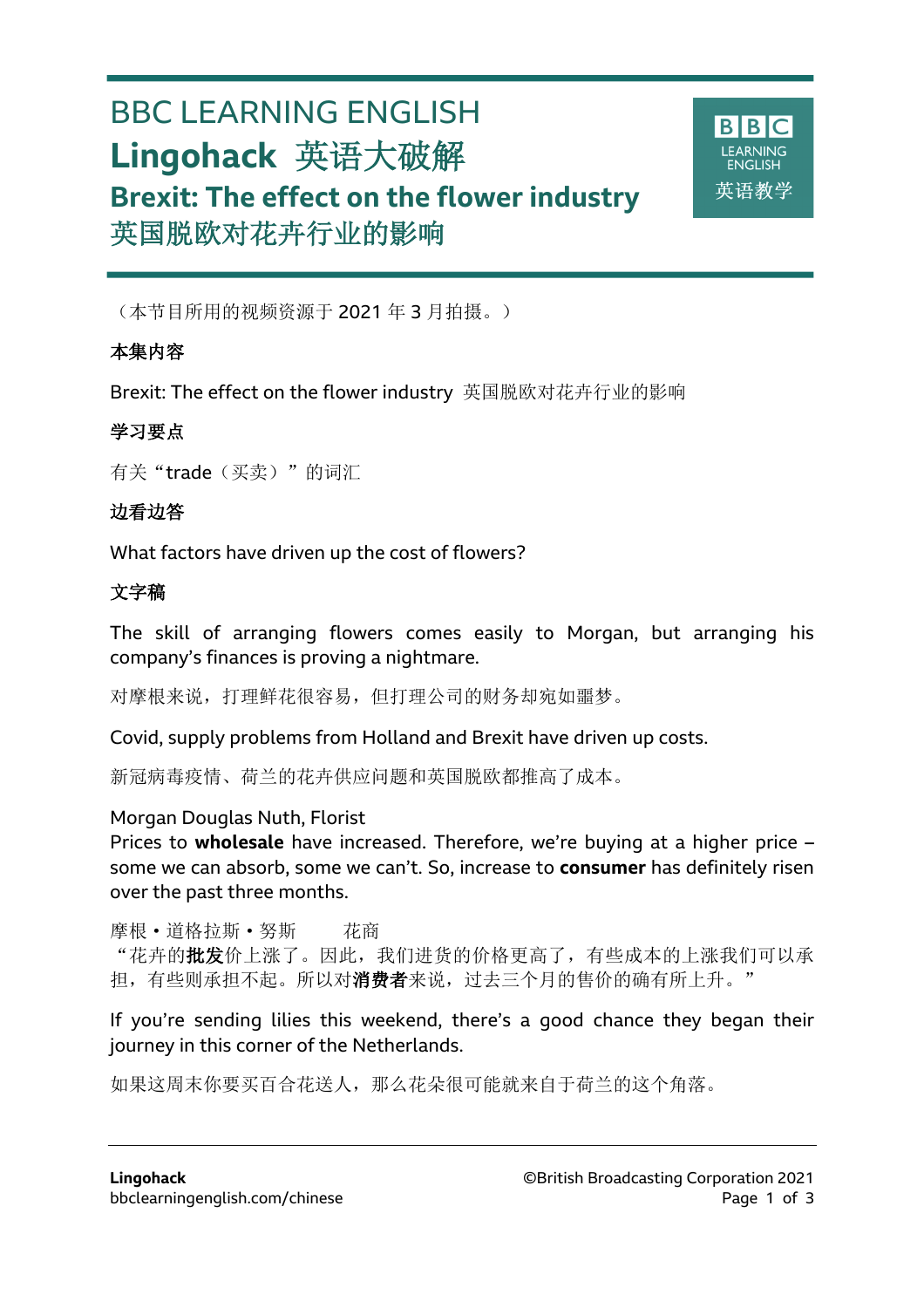Extra post-Brexit checks on these sorts of flowers have just been pushed back eight months by the British government. But when they do kick in, this grower will have to pay more than a hundred euros every day for an inspector to come and issue a so-called phytosanitary certificate to allow him to export to the UK.

英国政府刚刚将脱欧后对这种鲜花的额外检查推迟了 8 个月。但检查一旦开始, 这个 花农每天将必须支付 100 多欧元,请一名检查员来签发所谓的植物检疫证书,然后才 能将花卉出口到英国。

#### Jaap Moerman, Flower grower

After two years of worrying about Brexit, we thought, the first week it was a bit of a panic and we thought, you know: "Where's this going with all this paperwork and with all the costs?" Then we thought, "Ah, it was just sort of a 'millennium bug' thing" – in the end, it's all not too bad. But now, with the whole phytosanitary things, we still think 'yes', it's going to be an increase in costs again.

贾普·摩尔曼 花农 "在为英国脱欧担忧了两年之后,在脱欧后的第一周,我们都惊慌失措,心想:要办 理这么多手续并支付费用,如何是好?然后我们想,其实这和当年的'千年虫危机' 大同小异: 到头来只是虚惊一场。但现在, 就整个植物检疫的事情来看, 我们还是认 为, 成本的确又要增加了。"

#### It looks like they're shifting stocks and shares, but actually it's all about seeds and stems. The buyers at this very early morning **auction** now factor in an eight per cent tax on flowers grown outside the EU, like roses from Kenya that are sorted and sent on to the UK.

虽然他们看起来像是在交易股票,但其实是在买卖花朵。在这场清晨举办的拍卖会 上,买家们现在需要考虑对欧盟外地区种植的花卉所征收的 8%的税,比如分类后被 运往英国的肯尼亚玫瑰。

# But experts say it's not a simple case of Brexit driving up prices.

但专家们表示,这不仅仅是英国脱欧后推高了花卉价格这么简单。

# Caroline Marshall-Foster, Editor, The Florist magazine

I suspect everybody's going to be reviewing their prices, simply because, for example, this week alone, the flower prices on the Dutch auction went up fortyone per cent. That's nothing to do with Brexit or anything – that's just **supply and demand** and no business, whether they are gigantic or tiny, can absorb a fortyone per cent increase.